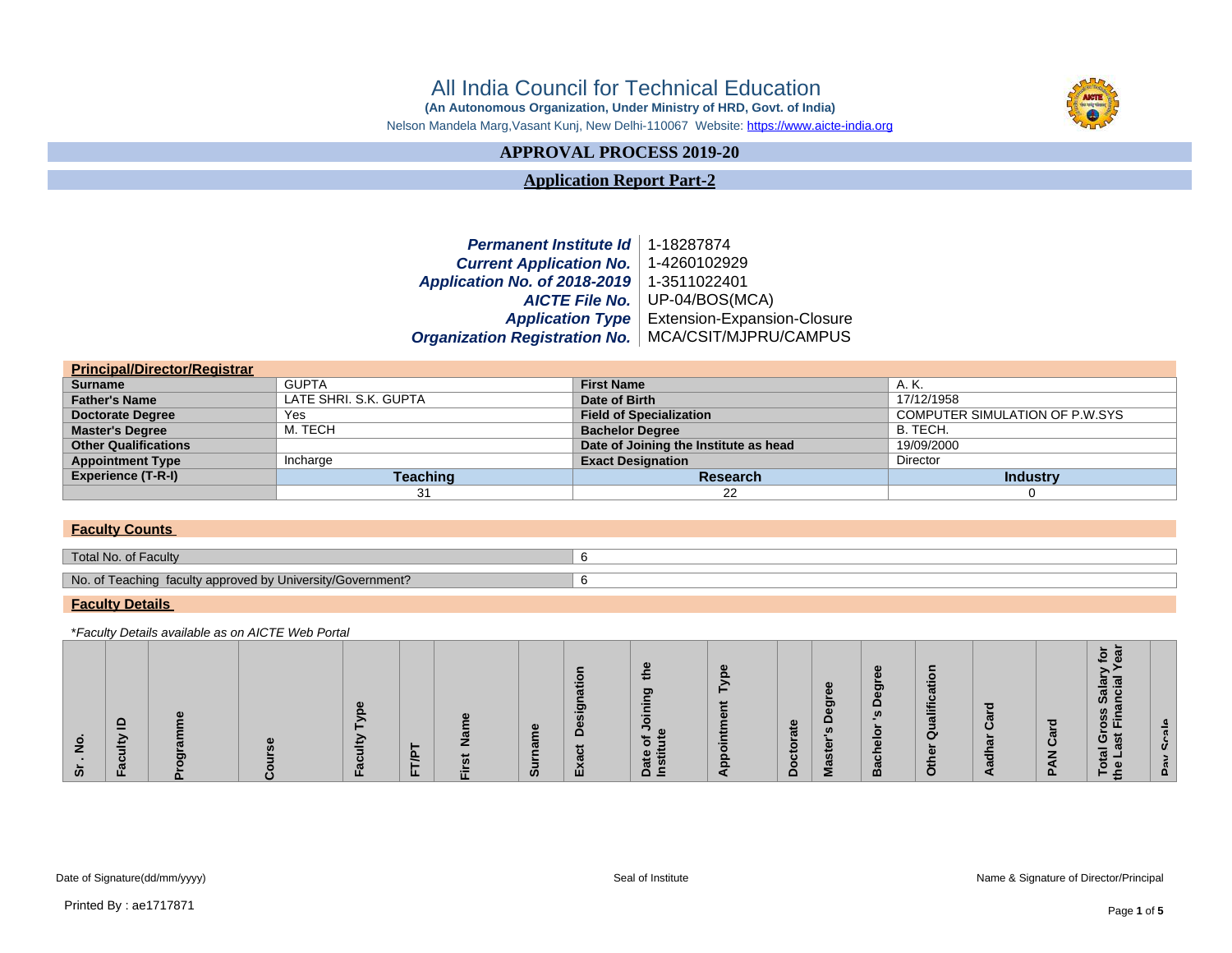

**Application Status: Submitted Application Sub-Status: Payment Not Applicable** Report Generated on :-27/02/2019

| $\mathbf{1}$   | $1 -$<br>373<br>546<br>547<br>8 | <b>MCA</b> | MASTER OF<br><b>COMPUTER</b><br><b>APPLICATION</b><br>S        | <b>FT</b> | KSHITIJ         | APA<br>R                             | <b>ASST</b><br><b>PROFE</b><br>SSOR | 01/08/201<br>6 | Contract | N | <b>MCA</b>    | <b>BCA</b>       | <b>NA</b> | <b>AVM</b><br><b>PA74</b><br>42B | 189000 | C<br>$\mathsf{o}$<br>n<br>$\mathbf S$<br>$\mathsf{o}\,$<br>li<br>d<br>$\mathsf a$<br>t<br>${\bf e}$<br>${\sf d}$                                        |
|----------------|---------------------------------|------------|----------------------------------------------------------------|-----------|-----------------|--------------------------------------|-------------------------------------|----------------|----------|---|---------------|------------------|-----------|----------------------------------|--------|---------------------------------------------------------------------------------------------------------------------------------------------------------|
| $\overline{2}$ | $1 -$<br>373<br>567<br>753<br>4 | <b>MCA</b> | MASTER OF<br><b>COMPUTER</b><br><b>APPLICATION</b><br>S        | <b>FT</b> | PRIYANKA        | <b>PRA</b><br><b>DHA</b><br>N        | <b>ASST</b><br>PROFE<br>SSOR        | 01/08/201<br>6 | Contract | N | M<br>TEC<br>H | B<br><b>TECH</b> |           | CHS<br><b>PP75</b><br>23C        | 189000 | $\overline{c}$<br>$\mathsf{o}\,$<br>n<br>$\mathbf S$<br>$\circ$<br>li<br>${\sf d}$<br>a<br>t<br>$\mathsf{e}% _{0}\left( \mathsf{e}\right)$<br>${\sf d}$ |
| $\mathbf{3}$   | $1 -$<br>373<br>576<br>369<br>0 | <b>MCA</b> | <b>MASTER OF</b><br><b>COMPUTER</b><br><b>APPLICATION</b><br>S | <b>FT</b> | <b>ABHISHEK</b> | <b>SRI</b><br>VAS<br><b>TAV</b><br>Α | <b>ASST</b><br><b>PROFE</b><br>SSOR | 01/08/201<br>6 | Contract | N | <b>MCA</b>    | <b>BSC</b>       |           | CHC<br><b>PS92</b><br>80F        | 189000 | $\overline{c}$<br>$\mathsf{o}$<br>n<br>$\mathbf s$<br>$\mathsf{o}$<br>li<br>${\sf d}$<br>a<br>t<br>${\bf e}$<br>${\sf d}$                               |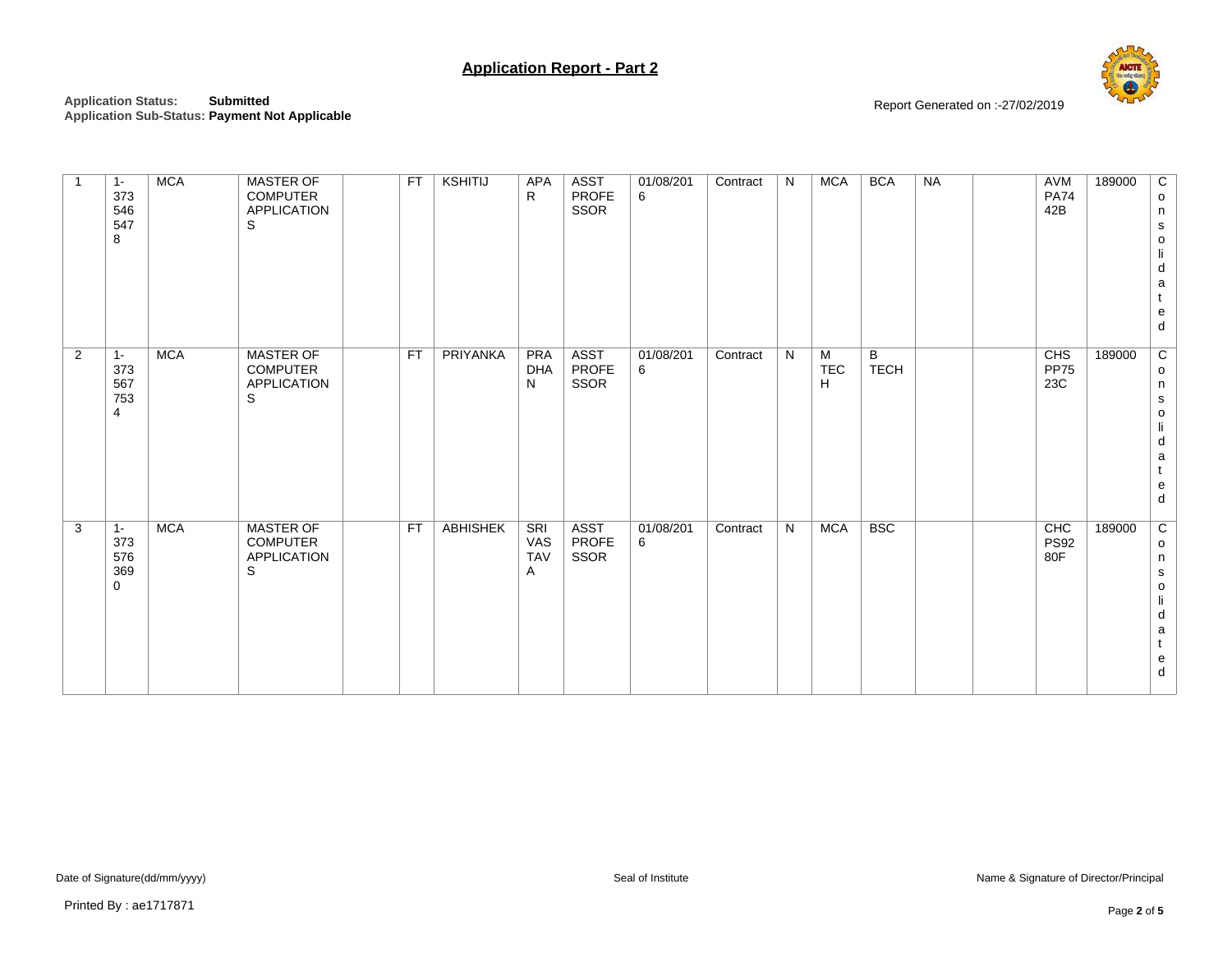

**Application Status: Submitted Application Sub-Status: Payment Not Applicable**

Report Generated on :-27/02/2019

| $1 -$<br>373<br>650<br>095<br>2<br>$1 -$<br>467<br>065<br>242<br>5 | <b>MCA</b><br><b>MCA</b>                      | <b>MASTER OF</b><br><b>COMPUTER</b><br><b>APPLICATION</b><br>S<br><b>MASTER OF</b><br><b>COMPUTER</b><br><b>APPLICATION</b><br>S | <b>FT</b><br>PT | NAVNEET<br><b>AFSHAN</b> | SHU<br><b>KLA</b><br>ZAM<br>EER | <b>ASST</b><br><b>PROFE</b><br>SSOR<br><b>ASST</b><br><b>PROFE</b><br>SSOR | 01/08/201<br>6<br>03/01/201<br>9 | Contract<br>Contract     | N<br>N | MBA<br>M.TE<br>CH. | <b>BA</b><br>B.TEC<br>H. | $\mathbf 0$ | <b>DOS</b><br><b>PS33</b><br>75P<br><b>ABKP</b><br>Z671<br>5C | 189000<br>189000 | C<br>$\mathsf{o}$<br>n<br>$\mathbf s$<br>o<br>li<br>d<br>$\mathsf a$<br>${\bf e}$<br>${\sf d}$<br>$\overline{c}$<br>$\circ$<br>n<br>$\mathbf s$<br>$\mathsf{o}$ |
|--------------------------------------------------------------------|-----------------------------------------------|----------------------------------------------------------------------------------------------------------------------------------|-----------------|--------------------------|---------------------------------|----------------------------------------------------------------------------|----------------------------------|--------------------------|--------|--------------------|--------------------------|-------------|---------------------------------------------------------------|------------------|-----------------------------------------------------------------------------------------------------------------------------------------------------------------|
|                                                                    |                                               |                                                                                                                                  |                 |                          |                                 |                                                                            |                                  |                          |        |                    |                          |             |                                                               |                  | li<br>d<br>a<br>e<br>d                                                                                                                                          |
| $1 -$<br>410<br>897<br>651<br>GY                                   | <b>ENGINEERI</b><br>NG AND<br><b>TECHNOLO</b> | <b>MASTERS IN</b><br><b>COMPUTER</b><br><b>APPLICATION</b><br>S                                                                  | UG<br><b>FT</b> | <b>ASHUTOS</b><br>H      | <b>GUP</b><br><b>TA</b>         | <b>ASSOCI</b><br>ATE<br><b>PROFE</b><br>SSOR                               | 14/09/200<br>8                   | Regular/<br>Approve<br>d | Y      | ME                 | AMIE                     |             | AGV<br><b>PG91</b><br>20C                                     | 131174           | $\vee$<br>Ш<br>h<br>$\sf P$<br>$\mathsf a$<br>y<br>S<br>${\bf c}$<br>$\mathsf a$<br>е                                                                           |

**Adjunct Faculty/Resource Person from Industry Details**

Data not entered by Institute

**Technical Staff**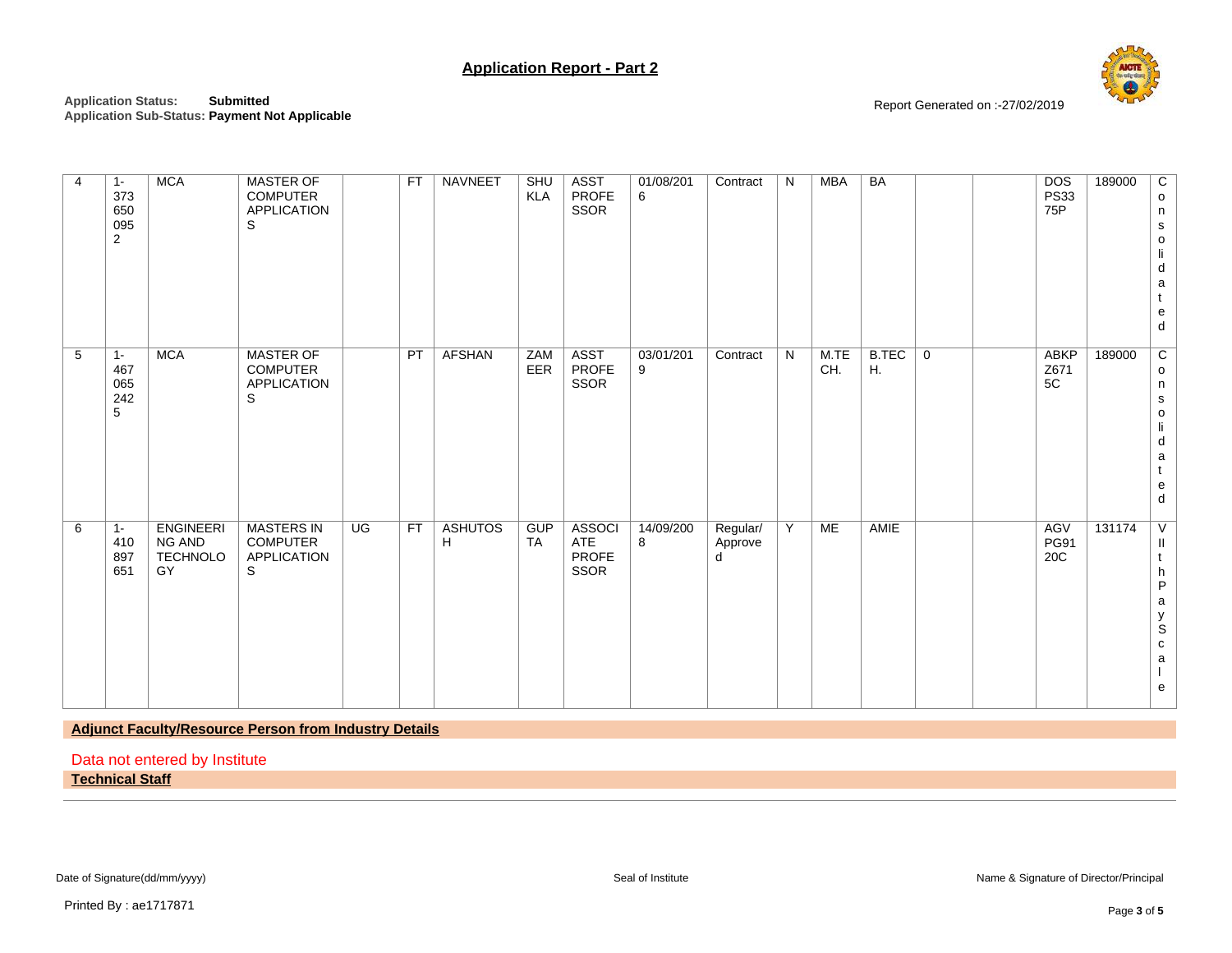

| Sr. No.        | Technical Staff<br>Id                                                   | Program           | Course                                                      | Level                         | First Name                  | <b>Surname</b>       | Date of joining<br>the Institute | Master Degree          | Bachelor<br>Degree | Diploma        |                            | Other<br>Qualification |  |
|----------------|-------------------------------------------------------------------------|-------------------|-------------------------------------------------------------|-------------------------------|-----------------------------|----------------------|----------------------------------|------------------------|--------------------|----------------|----------------------------|------------------------|--|
| $\mathbf{1}$   | 1-410895251                                                             | <b>MCA</b>        | <b>MASTERS IN</b><br><b>COMPUTER</b><br><b>APPLICATIONS</b> | POST<br><b>GRADUATE</b>       | <b>HARISH</b>               | <b>KUMAR</b>         | 09/04/2014                       | <b>MCA</b>             | <b>B.C.A.</b>      |                |                            |                        |  |
| $\overline{2}$ | 1-410895255                                                             | <b>MCA</b>        | <b>MASTERS IN</b><br><b>COMPUTER</b><br><b>APPLICATIONS</b> | POST<br><b>GRADUATE</b>       | <b>BRIJEND</b><br><b>RA</b> | <b>SHARMA</b>        | 07/12/2001                       | <b>MCA</b>             | B.SC               |                |                            |                        |  |
| 3              | 1-410895259                                                             | <b>MCA</b>        | <b>MASTERS IN</b><br><b>COMPUTER</b><br><b>APPLICATIONS</b> | POST<br><b>GRADUATE</b>       | <b>SUNIL</b>                | SAXENA               | 07/12/2001                       | <b>MCA</b>             | B.A                |                |                            |                        |  |
| 4              | 1-420285892                                                             | <b>MCA</b>        | <b>MASTERS IN</b><br><b>COMPUTER</b><br><b>APPLICATIONS</b> | POST<br><b>GRADUATE</b>       | <b>RAVIND</b><br><b>RA</b>  | <b>GAUTAM</b>        | 07/03/2008                       | <b>MCA</b>             | <b>BSC</b>         |                |                            |                        |  |
|                | <b>Admin &amp; Library Staff</b>                                        |                   |                                                             |                               |                             |                      |                                  |                        |                    |                |                            |                        |  |
| Sr.<br>No.     | Staff Id                                                                | <b>First Name</b> | <b>Last Name</b>                                            | Date of joining the Institute |                             | <b>Master Degree</b> |                                  | <b>Bachelor Degree</b> |                    | <b>Diploma</b> | <b>Other Qualification</b> |                        |  |
| $\mathbf{1}$   | 1-420286036                                                             | <b>JAGDISH</b>    | $\blacksquare$                                              | 02/06/2006                    |                             |                      |                                  |                        |                    |                |                            |                        |  |
| $\overline{2}$ | 1-420286096                                                             | <b>PANKAJ</b>     | <b>SAXENA</b>                                               | 06/06/2001                    |                             |                      |                                  |                        |                    |                |                            | <b>INTERMEDIATE</b>    |  |
| 3              | 1-420286100                                                             | <b>MAIKU</b>      | <b>ARYA</b>                                                 | 06/06/2001                    |                             |                      |                                  |                        |                    |                | <b>INTER</b>               |                        |  |
|                |                                                                         |                   |                                                             |                               |                             |                      |                                  |                        |                    |                |                            |                        |  |
|                | Date of Signature(dd/mm/yyyy)<br>Name & Signature of Director/Principal |                   |                                                             |                               |                             |                      |                                  |                        |                    |                |                            |                        |  |
|                |                                                                         |                   |                                                             |                               | Seal of Institute           |                      |                                  |                        |                    |                |                            |                        |  |

## **Admin & Library Staff**

| Sr.<br>No. | Staff Id    | <b>First Name</b> | <b>Last Name</b> | Date of joining the Institute | <b>Master Degree</b> | <b>Bachelor Degree</b> | <b>Diploma</b> | <b>Other Qualification</b> |
|------------|-------------|-------------------|------------------|-------------------------------|----------------------|------------------------|----------------|----------------------------|
|            | 1-420286036 | <b>JAGDISH</b>    |                  | 02/06/2006                    |                      |                        |                | ITI                        |
|            | 1-420286096 | PANKAJ            | SAXENA           | 06/06/2001                    |                      |                        |                | INTERMEDIATE               |
|            | 1-420286100 | MAIKU             | ARYA             | 06/06/2001                    |                      |                        |                | <b>INTER</b>               |